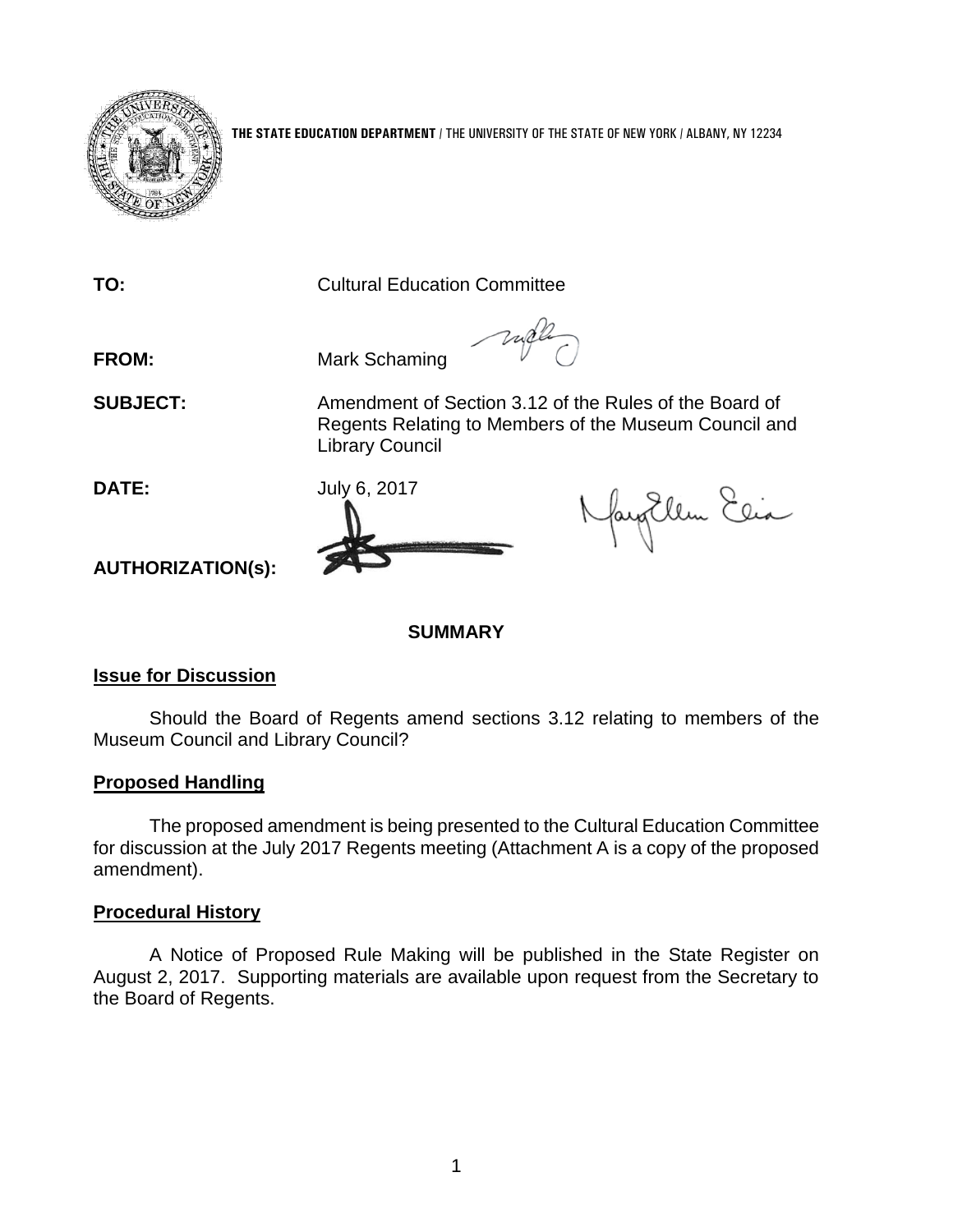# **Background Information**

Currently, section 3.12 of the Rules of the Board of Regents states that the Museum Council shall be comprised of five members and the Library Council shall be comprised of nine members; which shall be appointed for a five-year term. However, in May 2017, the Cultural Education Committee recommended that the Museum Advisory Council be comprised of 15 members. By increasing the membership of both the Museum and Library Councils to 15 members each, all Office of Cultural Education Councils will have an equal number of members.

### **Related Regents Item(s)**

January 2012:

[http://www.regents.nysed.gov/common/regents/files/documents/meetings/2012Meeting](http://www.regents.nysed.gov/common/regents/files/documents/meetings/2012Meetings/January2012/112ced1.pdf) [s/January2012/112ced1.pdf](http://www.regents.nysed.gov/common/regents/files/documents/meetings/2012Meetings/January2012/112ced1.pdf)

May 2017: [http://www.regents.nysed.gov/common/regents/files/517cea1.pdf.](http://www.regents.nysed.gov/common/regents/files/517cea1.pdf)

# **Recommendation**

.

Not applicable.

# **Timetable for Implementation**

Following the 45-day public comment period, it is anticipated that the proposed amendment will come before the Board for permanent adoption at the October Regents meeting. If adopted at the October 2017 meeting, the proposed amendment will become effective on November 1, 2017.